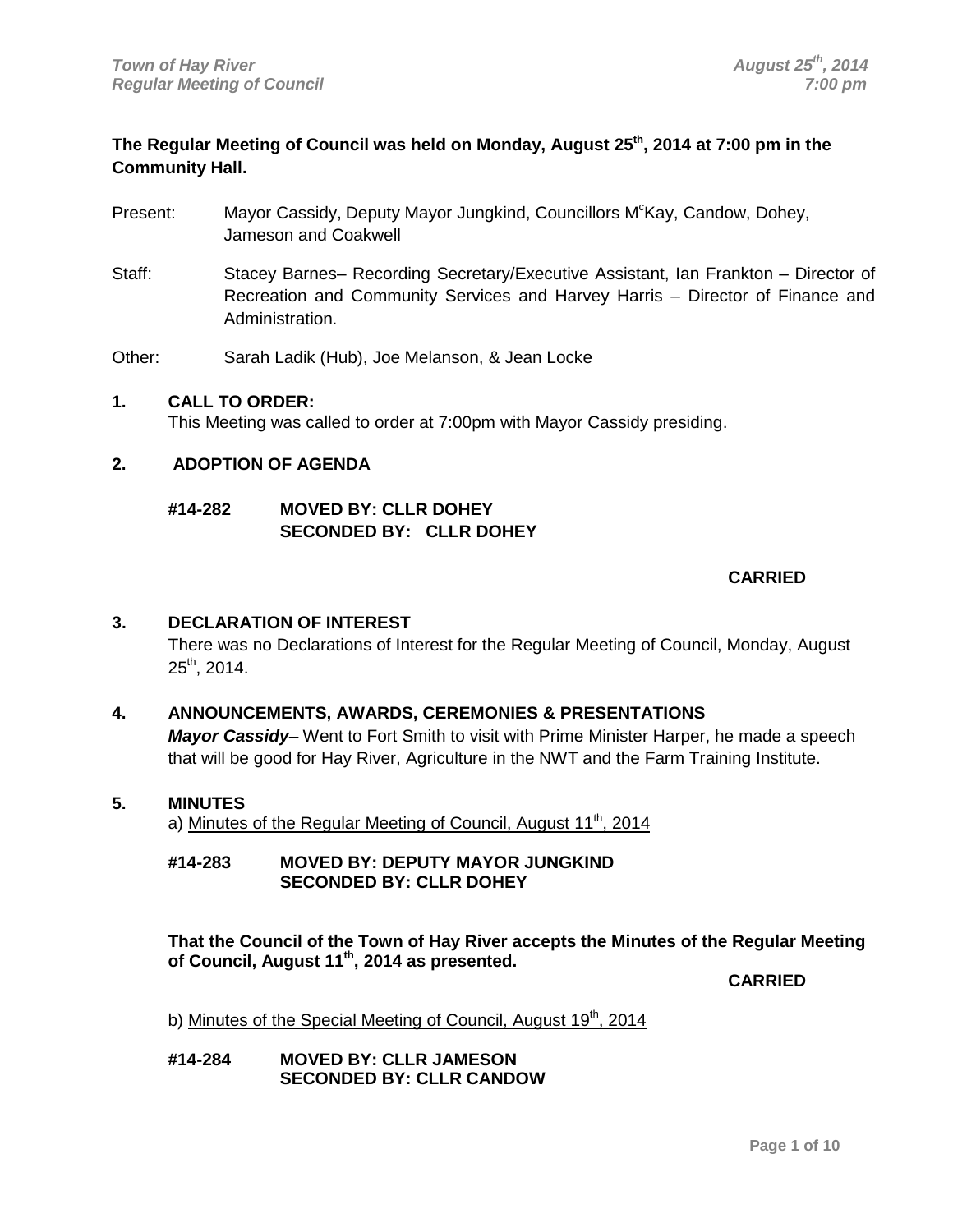# **That the Council of the Town of Hay River accepts the Minutes of the Special Meeting of Council, August 19th , 2014 as presented.**

### **CARRIED**

c) Minutes of the JOH&S Committee, July  $17<sup>th</sup>$ , 2014

# **#14-285 MOVED BY: CLLR DOHEY SECONDED BY: DEPUTY MAYOR JUNGKIND**

# **That the Council of the Town of Hay River accepts the Minutes of the JOH&S**  Committee, July 17<sup>th</sup>, 2014 as presented.

**CARRIED**

# **6. BUSINESS ARISING FROM THE MINUTES**

There was no business arising from the Minutes of the Regular Meeting of Council, August  $11<sup>th</sup>$ , 2014, Minutes of the Special Meeting of Council, August  $19<sup>th</sup>$ , 2014 and the JOH&S Committee Meeting, July 18<sup>th</sup>, 2014.

Council also went over the FUAL (follow up action list).

## **7. ADMINISTRATIVE ENQUIRIES**

#### *Deputy Mayor Jungkind:*

Could we send out reminder letters of the 2 hour parking limit to all downtown businesses, and are moving forward with enforcing this?

#### *Councillor Coakwell:*

What is the status on the new Zamboni and when will the ice go in?

#### *Director of Recreation, Ian Frankton:*

The Zamboni will be ready for pickup in Edmonton by mid-September, and the ice will be ready for October 1<sup>st</sup>.

#### *Councillor Dohey:*

Could we get a report to Council on Snow removal in the corridor and mile 5 areas, maybe look into putting out a RFP rather than paying the GNWT.

#### *Mayor Cassidy:*

We can have Public Works look into the road maintenance, and do a report.

#### *Deputy Mayor Jungkind:*

What is the status of the Trans Canada Trail?

#### *Director of Recreation, Ian Frankton:*

Gap 1 has been awarded, and being worked on. Gap 2 RFP is complete, just working on the financials with the companies involved.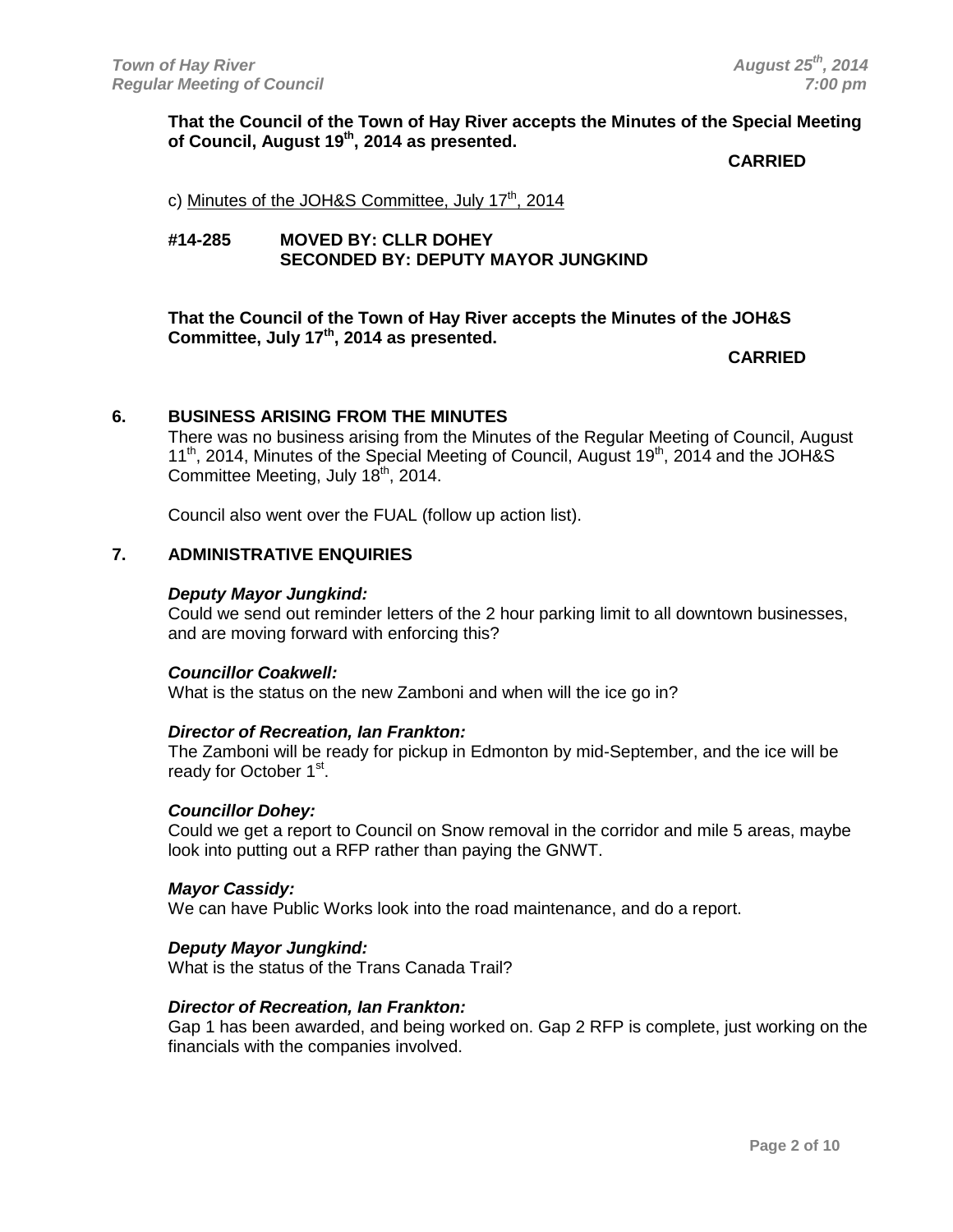# **8. NOTICES OF MOTIONS**

There were no Notices of Motions for the Regular Meeting of Council, August  $25<sup>th</sup>$ , 2014.

#### **9. NEW BUSINESS**

a) Emergency Monthly Report for June

#### **RECOMMENDATION:**

# **#14-286 MOVED BY: CLLR MCKAY SECONDED BY: CLLR CANDOW**

#### **THAT THE COUNCIL OF THE TOWN OF HAY RIVER accepts the Emergency Services Activity Report for the month of July 2014 as presented.**

**CARRIED**

## **BACKGROUND:**

The Chief provided his services to help train RCMP officers for their Inland Water Training. Without this training RCMP members would be unable to operate vessels as they have to be certified to drive boats. This has been an ongoing program for a large number of years and will hopefully continue out of Hay River for many more years to come. This initiative not only builds relationships between organizations but brings money into the town as most members who attend the training are from other detachments.

We kept busy this month with fire prevention and safety related programs for kids. Our first program this month was a mini bike rodeo for the Adventure Camp Kids. We also held prevention training for Tree House Kids, Adventure Camp Kids and Summer Heat Kids.

GNWT Transportation Division took advantage of our Fire Extinguisher training this month and we saw 30 of their staff attend the 3 two hour seminars.

The Department also worked with the SPCA during their Dawg Days. This is a great program for the SPCA and allows them to raise money and promote their organization.

## **Meetings:**

PWS Committee Meeting Council Meeting Municipal Services Meeting Management Meetings JOH&S Meeting

During the month of July 357 Volunteer hours were served by the members of the HRFD for a year to date total of 3092.5 hours.

# **STATISTICS**

|                                  | 2013 | 2014 | <b>2013 YTD</b> | <b>2014 YTD</b> |
|----------------------------------|------|------|-----------------|-----------------|
| <b>Patient Transfers</b>         | 14   |      | 83              | 92              |
| <b>Medical Emergency Local</b>   |      |      | 80              | 60              |
| <b>Medical Emergency Reserve</b> |      |      |                 |                 |
| <b>Medical Emergency Highway</b> |      |      |                 |                 |

**Page 3 of 10**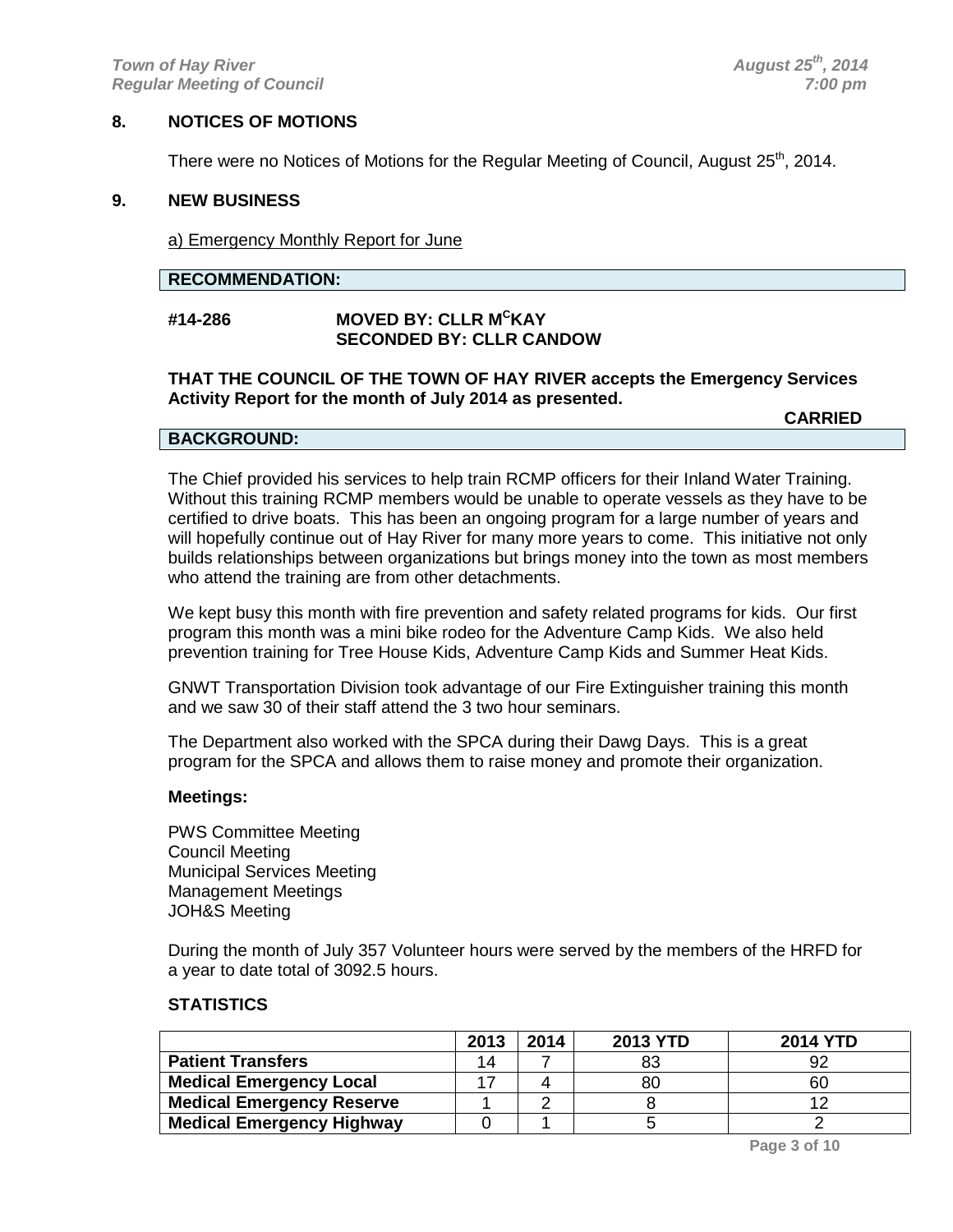| <b>Medical Emergency Out of Town</b><br><b>Patients</b> | 2        | 3  | 8  | 12 |
|---------------------------------------------------------|----------|----|----|----|
| <b>Body Transfer</b>                                    |          | 0  |    | 4  |
| <b>Fires</b>                                            | 6        |    | 20 | 15 |
| <b>Rescues</b>                                          | $\Omega$ | 2  | 2  | 8  |
| <b>False Alarms</b>                                     | O        | 3  | 17 | 17 |
| <b>Ambulance Training</b>                               |          |    | 6  |    |
| <b>Fire Training</b>                                    | 2        | 3  | 18 | 20 |
| <b>Special Training</b>                                 | 0        | 0  | 23 | 5  |
| <b>Cleanup &amp; Maintenance</b>                        | 4        | 3  | 34 | 24 |
| <b>Fire Permits</b>                                     |          | 0  | 20 | 8  |
| <b>Fireworks Permits</b>                                |          | O  |    | 0  |
| <b>Public Safety</b>                                    |          | 7  | 21 | 29 |
| <b>Inspections</b>                                      |          | 11 | 45 | 36 |
| <b>Child Seat Inspections</b>                           | O        | U  |    | 3  |

# **MAINTENANCE**

| <b>Ambulance 1</b> | <b>Weekly Checks, Repair Tire</b>                               |
|--------------------|-----------------------------------------------------------------|
| <b>Medic 1</b>     | <b>Weekly Checks</b>                                            |
| Pump 1             | Weekly Checks, ULC Pump Test                                    |
| Pump <sub>2</sub>  | Weekly Checks, ULC Pump Test, Install Valve Repair Kits         |
| Pump <sub>3</sub>  | <b>Weekly Checks, ULC Pump Test</b>                             |
| <b>Tanker 1</b>    | Weekly Checks, ULC Pump Test, Repair Tee & Replace Rear Seal on |
|                    | Pump                                                            |
| Rescue 1           | <b>Weekly Checks</b>                                            |
| Rescue 2           | <b>Weekly Checks</b>                                            |
| Rescue 5           | <b>Weekly Checks</b>                                            |

# **COUNCIL POLICY / STRATEGY OR GOAL:**

N/A

# **APPLICABLE LEGISLATION, BYLAWS, STUDIES, PLANS:**

Fire Prevention Bylaw

## **FINANCIAL IMPLICATIONS:**

N/A

# **ALTERNATIVES TO RECOMMENDATIONS:**

N/A

# **ATTACHMENTS:**

N/A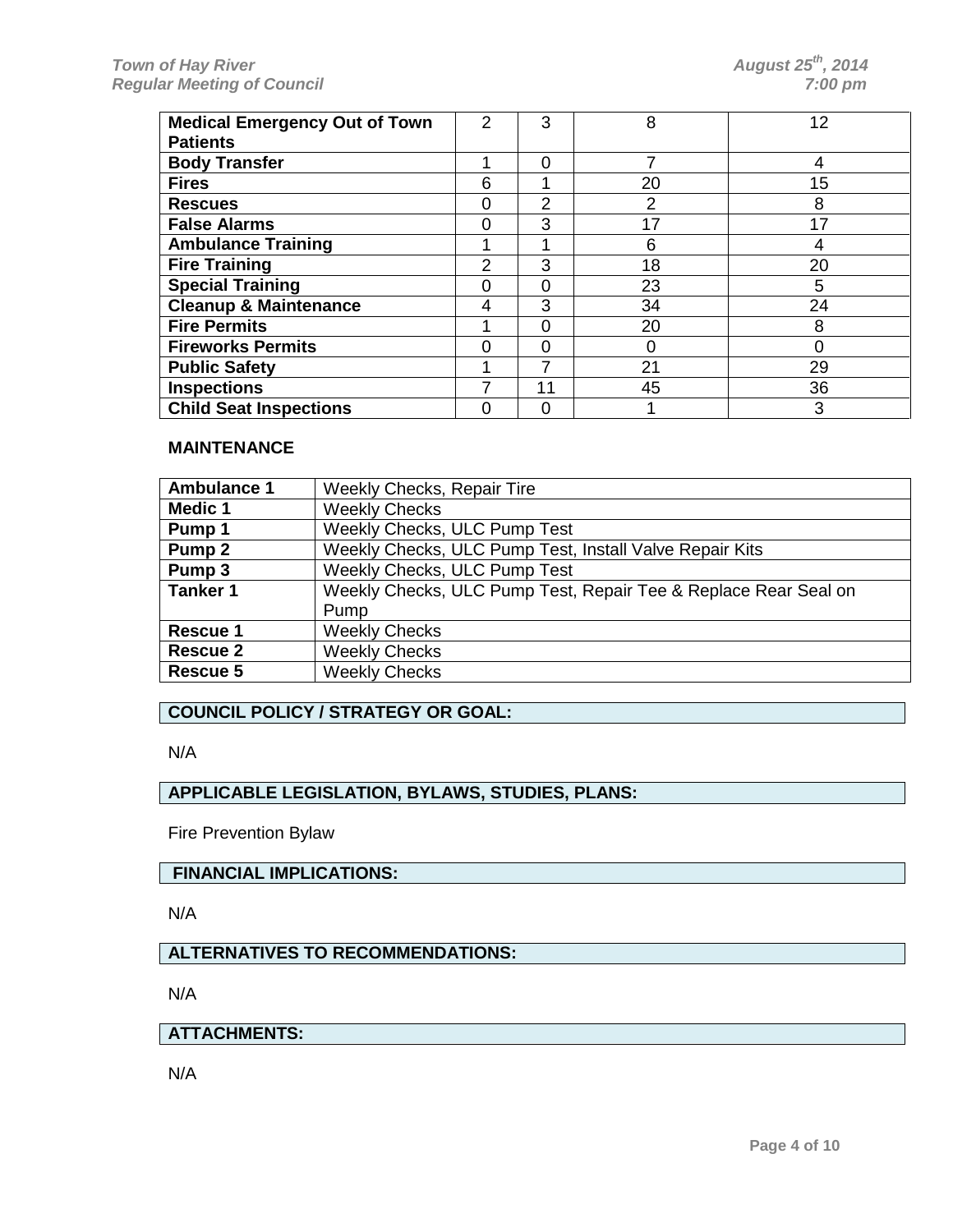**CARRIED**

**Prepared by:**

Rool Potter

Ross Potter Director Protective Services/Fire Chief

Date: August  $18<sup>TH</sup>$ , 2014

b) Municipal Services Monthly Report for June

# **RECOMMENDATION:**

## **#14-287 MOVED BY: DEPUTY MAYOR JUNGKIND SECONDED BY: CLLR JAMESON**

## **THAT THE COUNCIL OF THE TOWN OF HAY RIVER accepts the Municipal Enforcement Report for July 2014 as presented.**

#### **BACKGROUND:**

**By-law Name Complaints Received Warnings Issued Tickets Issued TRAFFIC 4 5 (parking offences) 3 ANIMAL CONTROL 11 4 6 NOISE CONTROL 2 0 0 BUSINESS LICENSE 0 1 0 UNSIGHTLY LAND 1 0 0 LOTTERY LICENSE 0 0 0 TAXI LICENSE 0 0 0 SMOKING REGULATION 0 0 0 STREET CLEARING 0 0 0 GARBAGE COLLECTION 0 0 0**

| <b>NWT Offences</b>      | <b>Complaints</b><br><b>Received</b> | <b>Warnings Issued</b> | <b>Tickets Issued</b> |
|--------------------------|--------------------------------------|------------------------|-----------------------|
| <b>Motor Vehicle Act</b> |                                      |                        |                       |
| "ATV" Act                |                                      |                        |                       |

| <b>Dog Attack Complaints Received</b> |  |
|---------------------------------------|--|
|                                       |  |

| <b>Number of Dogs Caught</b> |  |
|------------------------------|--|
|------------------------------|--|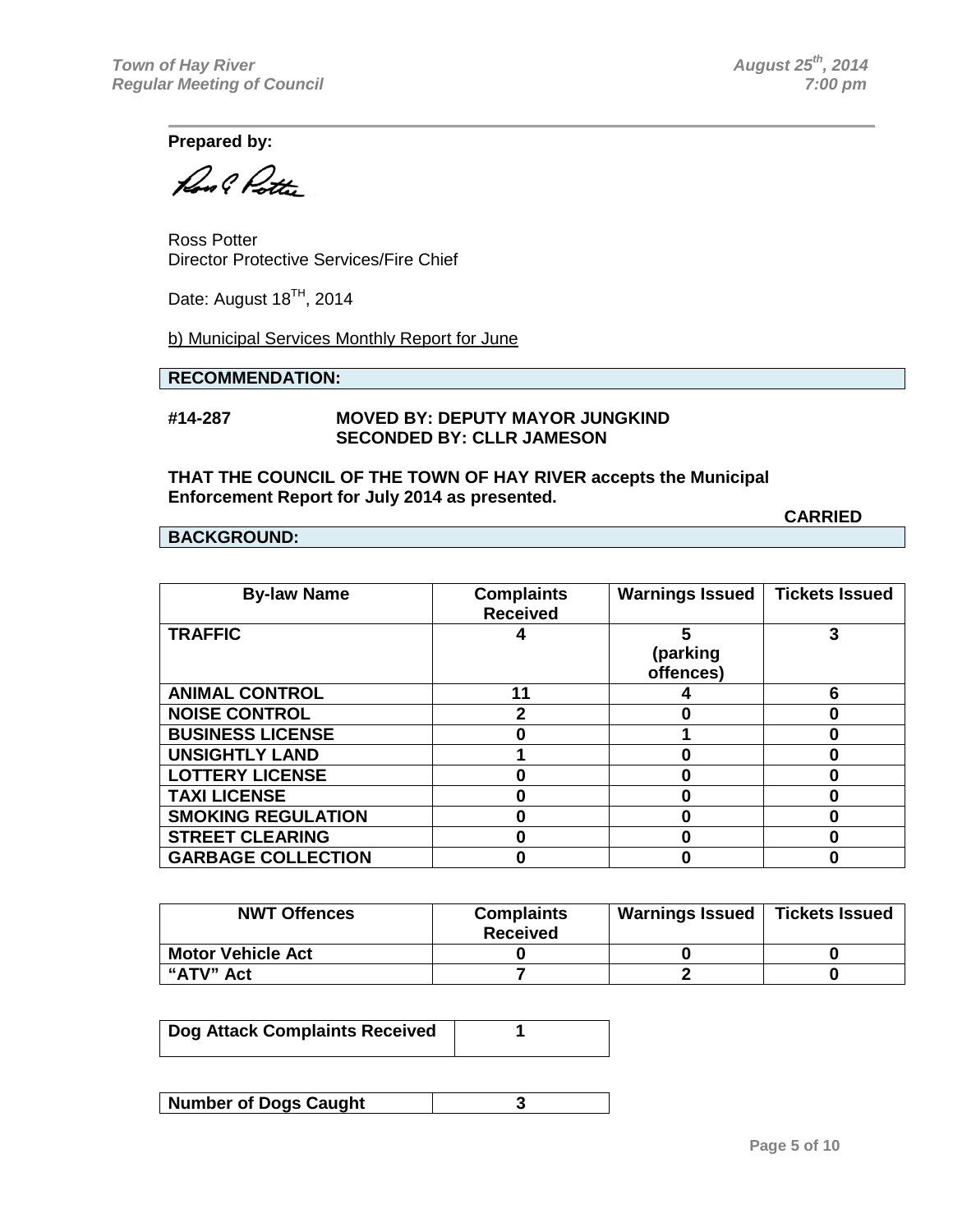# **Unsightly Properties:**

There are currently nine (9) properties under investigation.

# **COUNCIL POLICY / STRATEGY OR GOAL:**

N/A

# **APPLICABLE LEGISLATION, BYLAWS, STUDIES, PLANS:**

Bylaws as applicable

# **FINANCIAL IMPLICATIONS:**

N/A

**ALTERNATIVES TO RECOMMENDATIONS:**

N/A

**ATTACHMENTS:**

N/A

**Prepared by: Reviewed by: Reviewed by:** 

Dave Ryan **Ross** Potter

Date: August 1, 2014 **Date: August 5, 2014** 

Don C. Ditte

Bylaw Officer **Director Protective Services/Fire Chief** 

c) Interim Financial Statements

\*\*Information Only\*\*

d) Process and Remove White Goods and Scrap Steel from the Landfill Reward

# **RECOMMENDATION:**

#### **#14-288 MOVED BY: CLLR DOHEY SECONDED BY: DEPUTY MAYOR JUNGKIND**

**THAT THE COUNCIL OF THE TOWN OF HAY RIVER award the Tender to Process and Remove White Goods and Scrap Steel from the Hay River Landfill to H&H Shearing and Salvage Ltd for a total of \$48,900 + GST**

**DEFERRED**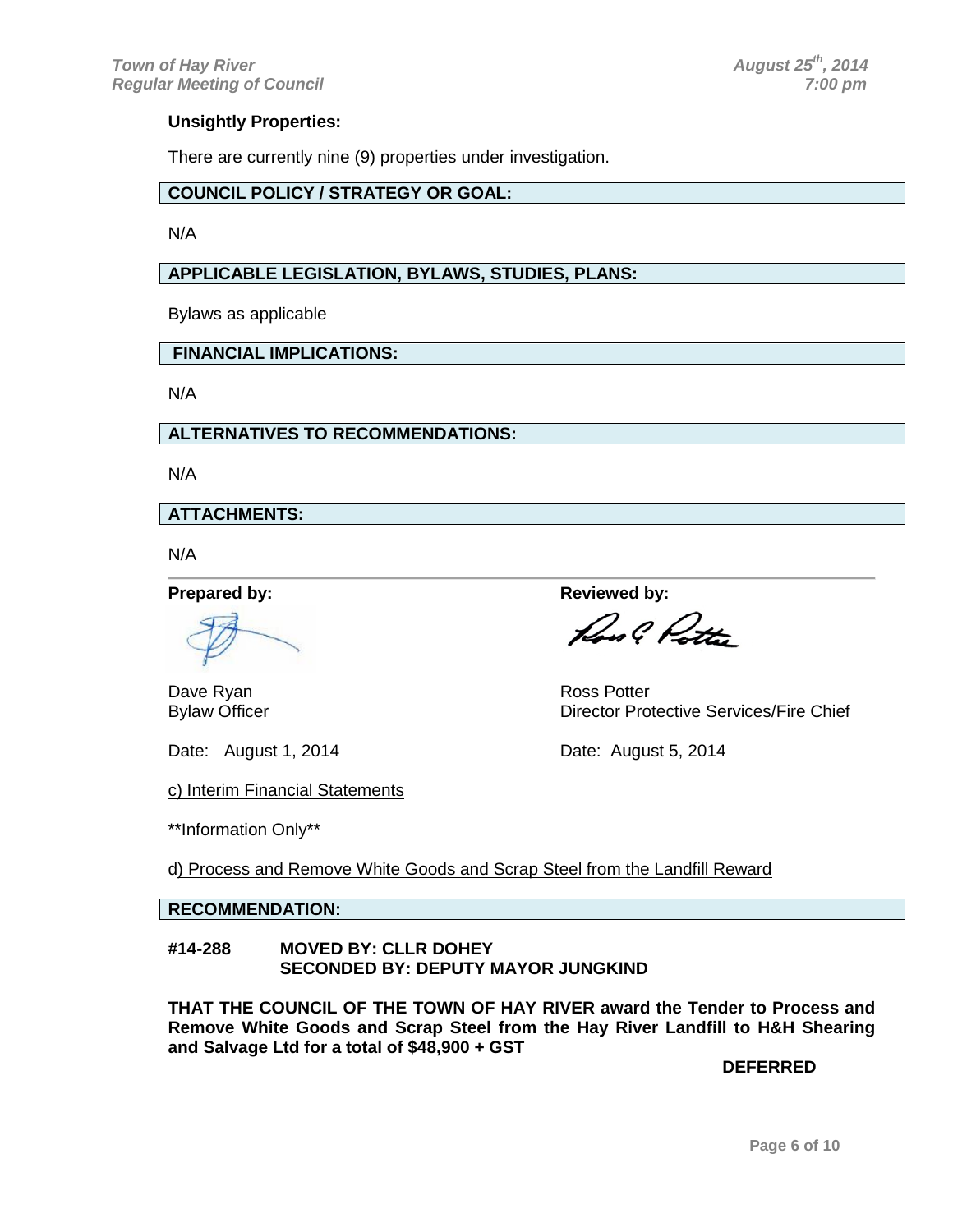# **BACKGROUND:**

The Town issued an invitational tender call for the removal of 300 tons of white goods and scrap steel from the Hay River Landfill. This removal of white goods and scrap steel will significantly reduce the footprint of metal at the Landfill and allow for improved segregation.

This tender was issued as a unit price and payment will be made in accordance with the amount of metal waste that is processed and removed from the Landfill. The tender was issued to 2 qualified metal recyclers and closed August  $15<sup>th</sup>$ , 2014 at 3:00PM local time. One tender submission was received as follows:

#### **Process and Remove White Goods and Scrap Steel from the Hay River Landfill:**

H&H Shearing and Salvage Ltd. \$48,900.00

This price does not include all applicable taxes.

# **COUNCIL POLICY / STRATEGY OR GOAL:**

N/A

# **APPLICABLE LEGISLATION, BYLAWS, STUDIES, PLANS:**

Bylaw 1574 Town of Hay River Purchasing Policy

### **FINANCIAL IMPLICATIONS:**

- \$25k Contribution from Environmental and Natural Resources
- \$23,900 From the Town of Hay River Landfill Operations & Maintenance Budget

# **ALTERNATIVES TO RECOMMENDATIONS:**

N/A

**ATTACHMENTS:**

N/A

Trook Remove

Dustin Dewar **Todd Pittman** 

Date: August  $20^{th}$ , 2014  $\qquad \qquad$ Date: August  $20^{th}$ , 2014

**Prepared by: Reviewed by: Reviewed by: Reviewed by:** 

Rtiture.

Civil Engineer Technician Director of Public Works and Planning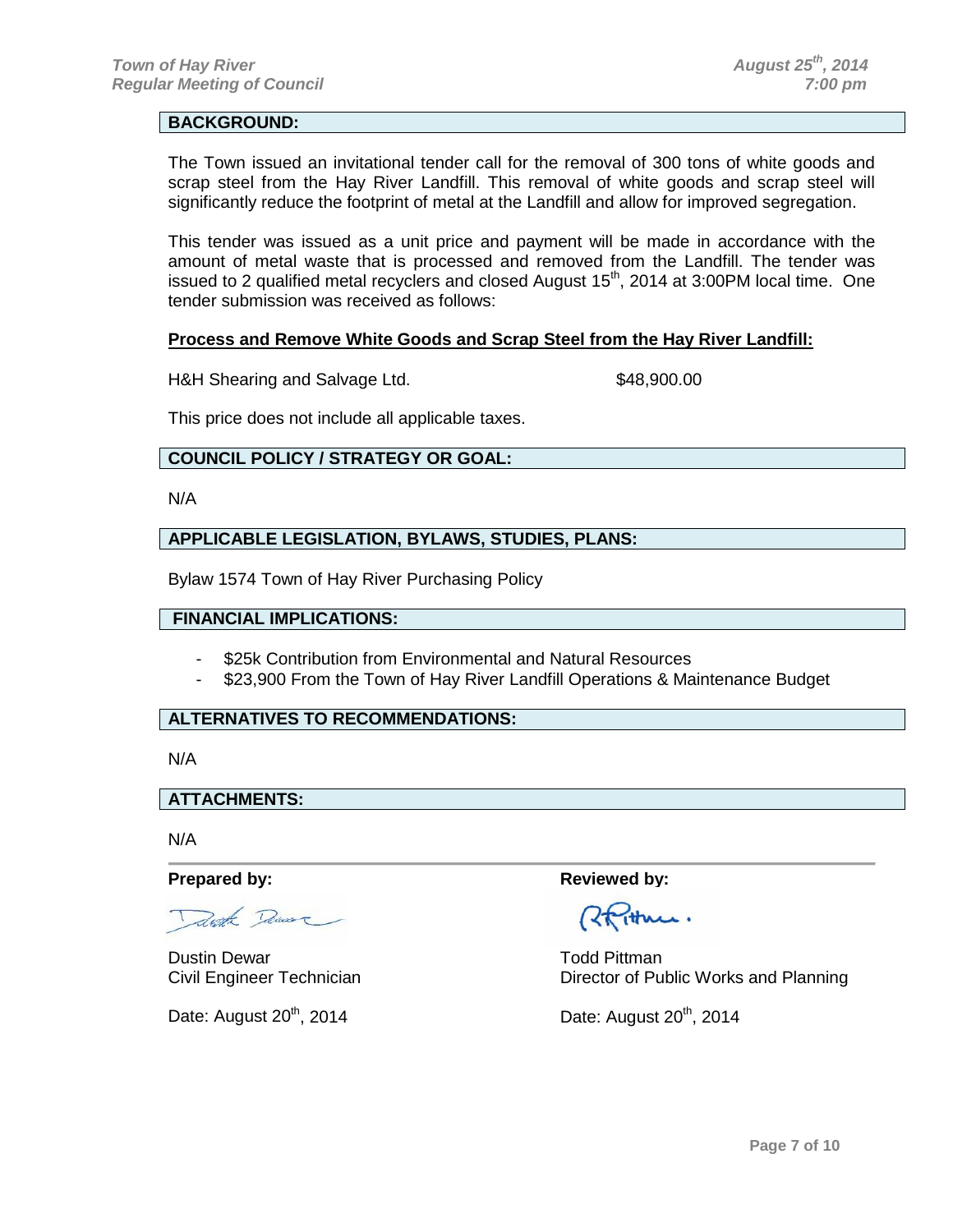**CARRIED**

#### e) Excused Absence

#### **RECOMMENDATION:**

#### **#14-289 MOVED BY: DEPUTY MAYOR JUNGKIND SECONDED BY: CLLR CANDOW**

**THAT THE COUNCIL OF THE TOWN OF HAY RIVER excuses Councillor Maher from the Regular Meeting of Council, Monday, August 25th, 2014.**

## **BACKGROUND:**

Councillor Maher has requested to be excused from the Regular Meeting of Council, Monday, August 25<sup>th</sup>, 2014

## **COUNCIL POLICY / STRATEGY OR GOAL:**

N/A

## **APPLICABLE LEGISLATION, BYLAWS, STUDIES, PLANS:**

N/A

**FINANCIAL IMPLICATIONS:**

N/A

**ALTERNATIVES TO RECOMMENDATIONS:**

N/A

## **ATTACHMENTS:**

N/A

**Prepared by:** 

Stacey Barnes Executive Assistant

Date: August 21<sup>st</sup>, 2014

f) Update on Town Hall Air Quality Issues

\*\*Information Only\*\*

g) Council Discussion on Budget

\*\*Information Only\*\*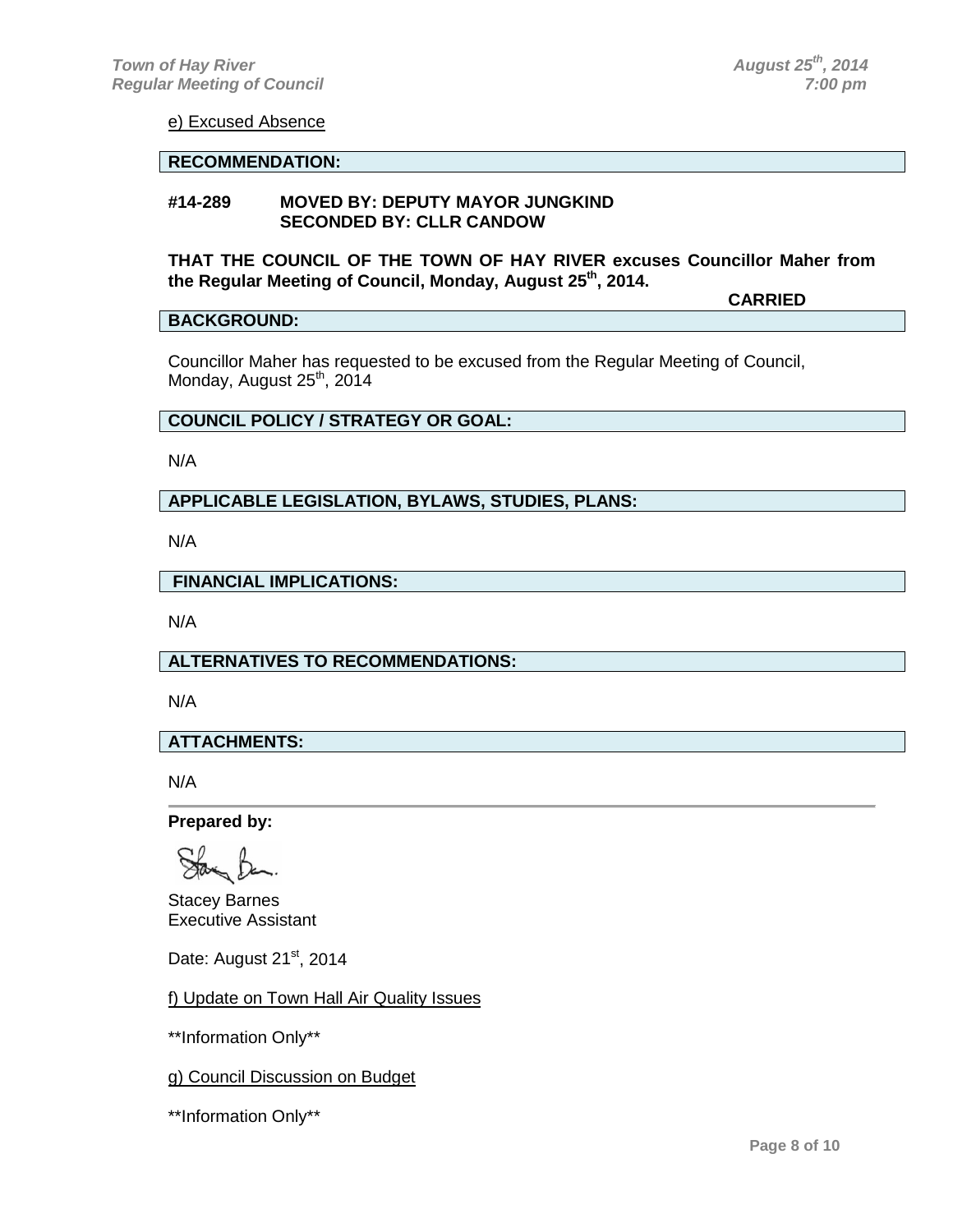# **10. BYLAW**

a) ByLaw No. 2178A/FC/11 – Amendment to Fire Prevention Bylaw – Third and Final Reading

## **#14-290 MOVED BY: DEPUTY MAYOR JUNGKIND SECONDED BY: CLLR JAMESON**

**That the Council of the Town of Hay River DEFERRED Third and Final Reading to ByLaw No. 2178A/FC/11 – Amendment to the Fire Prevention Bylaw**

## **DEFERRED**

#### **11. COMMITTEE OF THE WHOLE**

**#14-291 MOVED BY: CLLR CANDOW SECONDED BY: CLLR DOHEY**

**That the Council of the Town of Hay River moves to Committee of the Whole at 7:40pm.**

# **CARRIED**

**#14-292 MOVED BY: CLLR DOHEY SECONDED BY: CLLR CANDOW**

**That the Council of the Town of Hay River move out of Committee of the Whole at 7:44pm.**

 **CARRIED CARRIED** 

#### **12. IN CAMERA**

**#14-293 MOVED BY: CLLR CANDOW SECONDED BY: CLLR MCKAY**

**That the Council of the Town of Hay River move to In Camera at 7:45pm.**

**CARRIED**

**#14-294 MOVED BY: CLLR CANDOW SECONDED BY: CLLR DOHEY**

**That the Council of the Town of Hay River move out of In Camera at 8:17pm.**

 **CARRIED CARRIED**